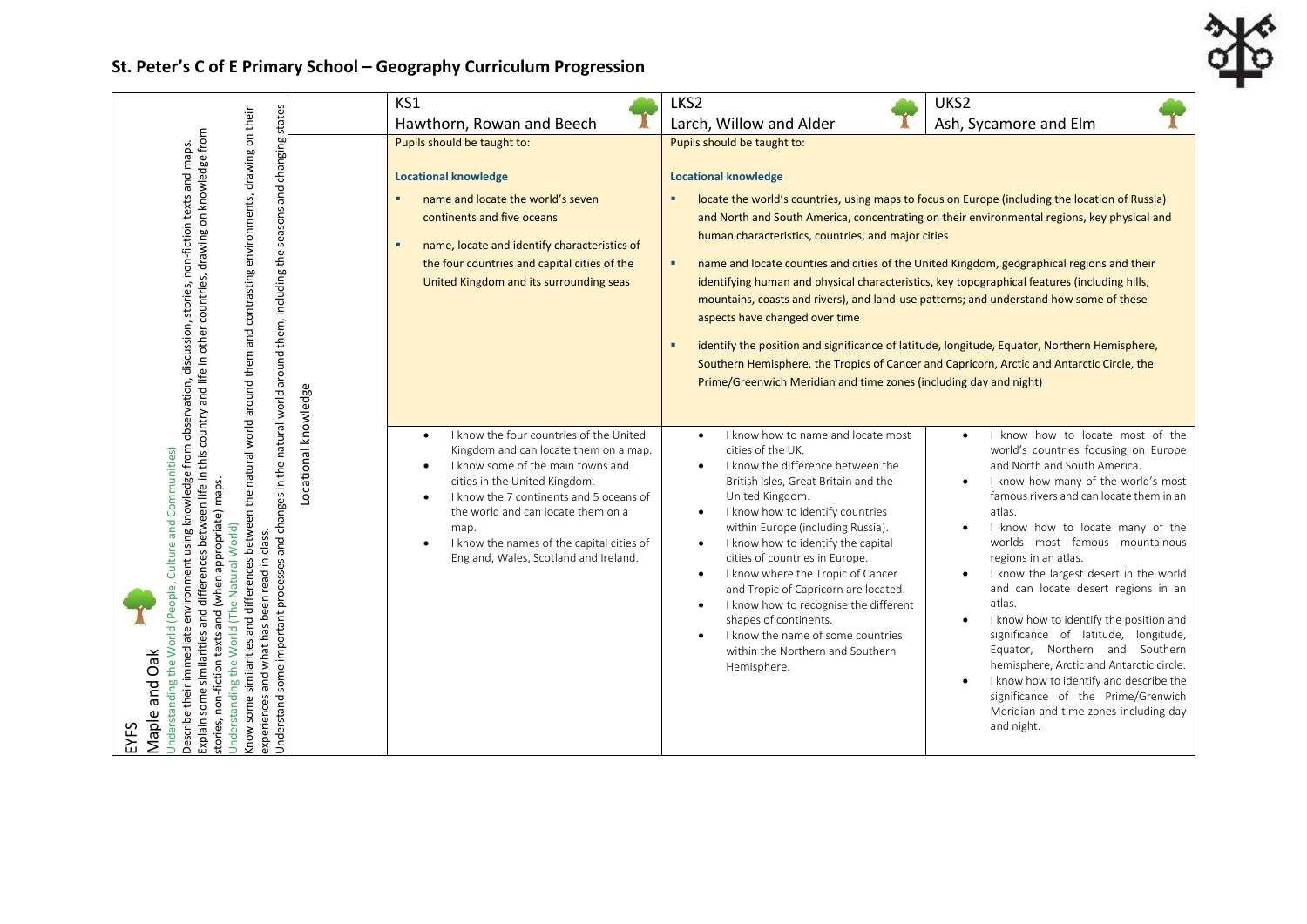|                              | Pupils should be taught to:                                                                                                                                                                                                                                                                                                                                                                                                                                                                                                                                                                                          | Pupils should be taught to:                                                                                                                                                                                                                                                                                                                                                                                                                                                                                                       |  |
|------------------------------|----------------------------------------------------------------------------------------------------------------------------------------------------------------------------------------------------------------------------------------------------------------------------------------------------------------------------------------------------------------------------------------------------------------------------------------------------------------------------------------------------------------------------------------------------------------------------------------------------------------------|-----------------------------------------------------------------------------------------------------------------------------------------------------------------------------------------------------------------------------------------------------------------------------------------------------------------------------------------------------------------------------------------------------------------------------------------------------------------------------------------------------------------------------------|--|
| Place knowledge              | <b>Place knowledge</b><br>understand geographical similarities and<br>٠<br>differences through studying the human and<br>physical geography of a small area of the<br>United Kingdom, and of a small area in a<br>contrasting non-European country                                                                                                                                                                                                                                                                                                                                                                   | <b>Place knowledge</b><br>understand geographical similarities and differences through the study of human and physical<br>٠<br>geography of a region of the United Kingdom, a region in a European country, and a region<br>within North or South America                                                                                                                                                                                                                                                                         |  |
|                              | I know how to describe a place outside<br>of Europe in comparison to the UK using<br>geographical words.                                                                                                                                                                                                                                                                                                                                                                                                                                                                                                             | I know geographical similarities and<br>I know how to describe human and<br>$\bullet$<br>physical features of UK regions, cities<br>differences through the human and<br>and counties and how they might<br>physical study of a region in a<br>change over time.<br>European country.<br>I know how to compare the physical<br>I know how to compare the physical<br>and human features of a region in UK<br>and human features of a region in UK<br>and a region in North/South America.<br>and a region in North/South America. |  |
| Human and physical geography | Pupils should be taught to:<br><b>Human and physical geography</b><br>identify seasonal and daily weather patterns<br>٠<br>in the United Kingdom and the location of<br>hot and cold areas of the world in relation to<br>the Equator and the North and South Poles<br>use basic geographical vocabulary to refer to:<br>٠<br>key physical features, including:<br>٠<br>beach, cliff, coast, forest, hill,<br>mountain, sea, ocean, river, soil,<br>valley, vegetation, season and<br>weather<br>key human features, including: city,<br>٠<br>town, village, factory, farm, house,<br>office, port, harbour and shop | Pupils should be taught to:<br><b>Human and physical geography</b><br>describe and understand key aspects of:<br>٠<br>physical geography, including: climate zones, biomes and vegetation belts, rivers,<br>٠<br>mountains, volcanoes and earthquakes, and the water cycle<br>human geography, including: types of settlement and land use, economic activity<br>٠<br>including trade links, and the distribution of natural resources including energy, food,<br>minerals and water                                              |  |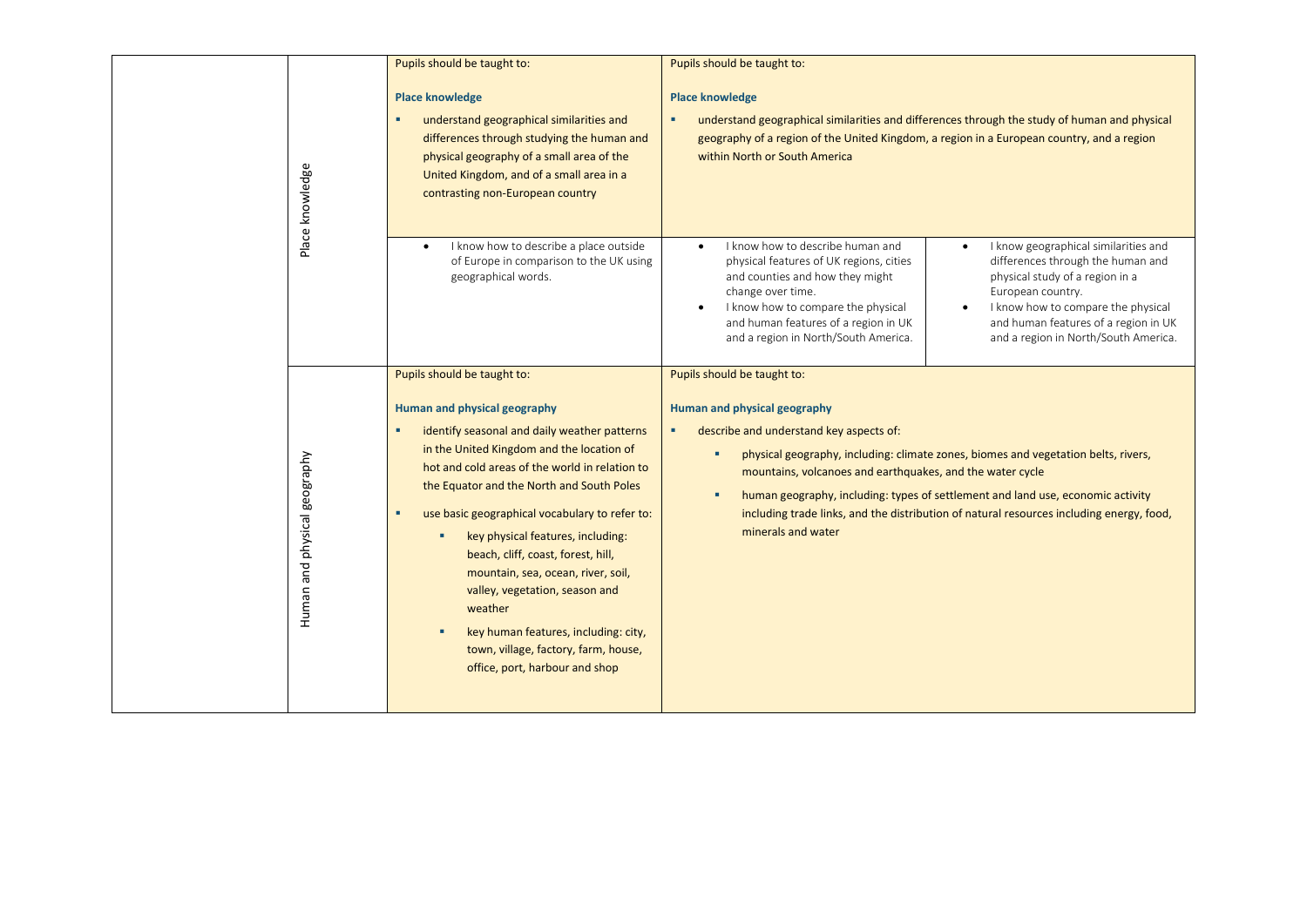|                                   | I know how the weather changes<br>$\bullet$<br>throughout the year and can name the<br>seasons.<br>I know how to keep a weather chart and<br>$\bullet$<br>answer questions about the weather.<br>I can explain about and locate hot and<br>$\bullet$<br>cold areas of the world in relation to the<br>Equator.<br>I know how to describe key human<br>$\bullet$<br>features including city, town, village,<br>shop, harbour, farm etc.<br>I know how to describe key physical<br>features including beach, cliff, coast,<br>forest, hill, mountain, sea, ocean etc.<br>I know how to explain the facilities that<br>$\bullet$<br>a village, town and city may need and<br>give reasons<br>I know how to explain how jobs may be<br>different in different locations.                                                                                                         | I know why people may choose to live<br>$\bullet$<br>in one place rather than another<br>I can understand the distribution of<br>$\bullet$<br>natural resources including energy,<br>food, minerals and water.<br>I know how earthquakes are created.<br>$\bullet$<br>I know how volcanoes are created<br>$\bullet$<br>and can identify some of the world's<br>most famous.<br>I know what a biome is. | I know how to explain the process of<br>$\bullet$<br>rivers using appropriate geographical<br>language.<br>I know how to explain the stages of the<br>$\bullet$<br>water cycle.<br>I know about weather patterns around<br>$\bullet$<br>the world and can relate these to<br>climate zones<br>I know how to describe key aspects of<br>٠<br>geography<br>including<br>human<br>trade and<br>settlement,<br>natural<br>resources.<br>I know how to describe key aspects of<br>$\bullet$<br>physical Geography including climate<br>zones, biomes and vegetation belts.<br>I know the human impact upon the<br>$\bullet$<br>environment and why people seek to<br>manage and sustain the environment. |
|-----------------------------------|------------------------------------------------------------------------------------------------------------------------------------------------------------------------------------------------------------------------------------------------------------------------------------------------------------------------------------------------------------------------------------------------------------------------------------------------------------------------------------------------------------------------------------------------------------------------------------------------------------------------------------------------------------------------------------------------------------------------------------------------------------------------------------------------------------------------------------------------------------------------------|--------------------------------------------------------------------------------------------------------------------------------------------------------------------------------------------------------------------------------------------------------------------------------------------------------------------------------------------------------------------------------------------------------|-----------------------------------------------------------------------------------------------------------------------------------------------------------------------------------------------------------------------------------------------------------------------------------------------------------------------------------------------------------------------------------------------------------------------------------------------------------------------------------------------------------------------------------------------------------------------------------------------------------------------------------------------------------------------------------------------------|
| Geographical skills and fieldwork | Pupils should be taught to:<br><b>Geographical skills and fieldwork</b><br>use world maps, atlases and globes to<br>٠<br>identify the United Kingdom and its<br>countries, as well as the countries, continents<br>and oceans studied at this key stage<br>use simple compass directions (North, South,<br>East and West) and locational and directional<br>language [for example, near and far; left and<br>right], to describe the location of features<br>and routes on a map<br>use aerial photographs and plan perspectives<br>٠<br>to recognise landmarks and basic human and<br>physical features; devise a simple map; and<br>use and construct basic symbols in a key<br>use simple fieldwork and observational skills<br>٠<br>to study the geography of their school and its<br>grounds and the key human and physical<br>features of its surrounding environment. | Pupils should be taught to:<br><b>Geographical skills and fieldwork</b><br>use maps, atlases, globes and digital/computer mapping to locate countries and describe<br>features studied<br>٠<br>wider world<br>٠<br>local area using a range of methods, including sketch maps, plans and graphs, and digital<br>technologies.                                                                          | use the eight points of a compass, four and six-figure grid references, symbols and key (including<br>the use of Ordnance Survey maps) to build their knowledge of the United Kingdom and the<br>use fieldwork to observe, measure, record and present the human and physical features in the                                                                                                                                                                                                                                                                                                                                                                                                       |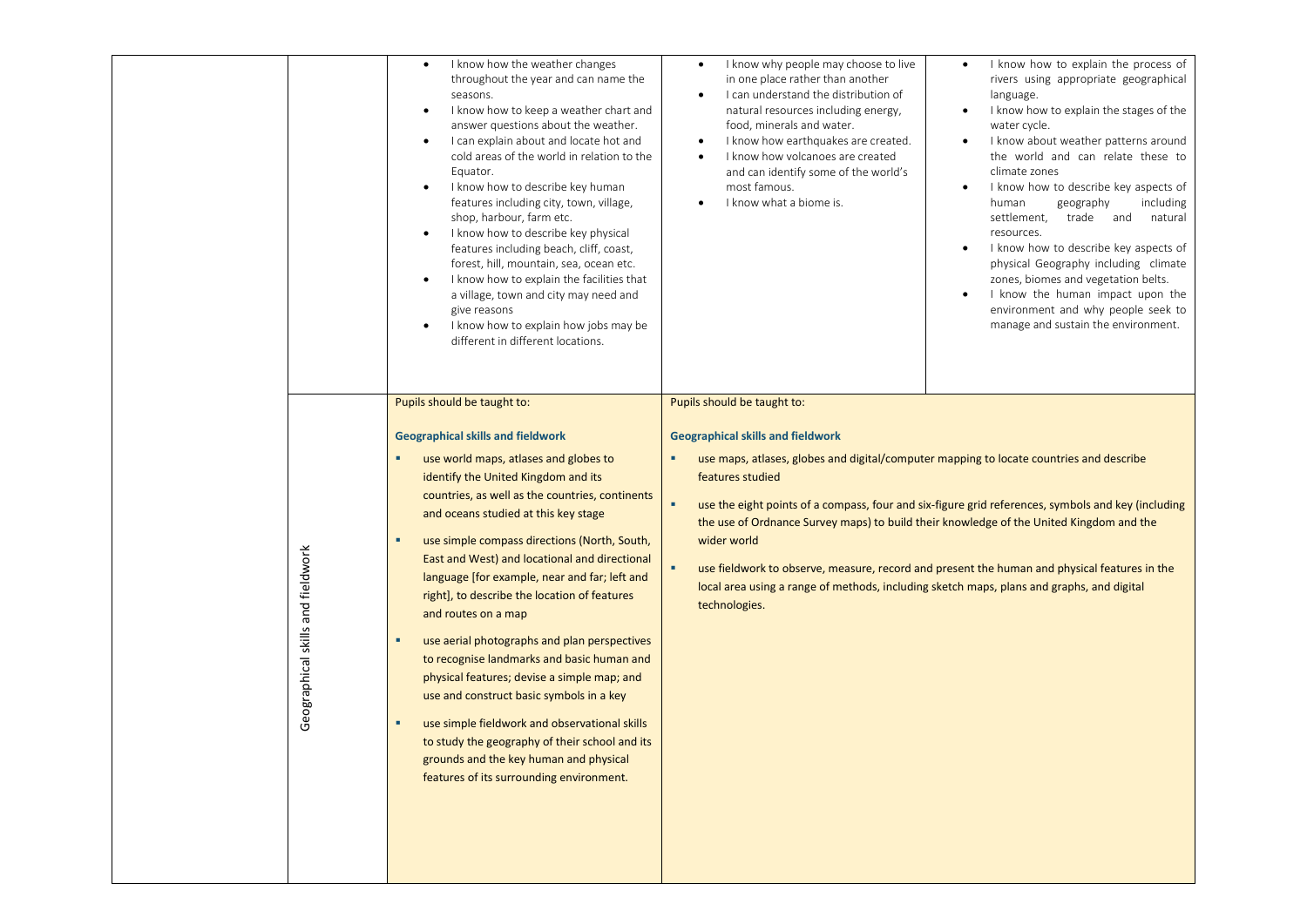| I know simple compass directions to<br>$\bullet$<br>describe the location of features on a<br>map.<br>I know how to find where I live on a map<br>of the United Kingdom.<br>I know how to draw a map and use basic<br>symbols in a key.<br>I know how to use aerial photographs to<br>$\bullet$<br>recognise landmark and basic human<br>and physical features.<br>I know how to use simple fieldwork to<br>study the geography of our school<br>grounds. | I know how to use an atlas by using<br>$\bullet$<br>the index to find places<br>I know some basic Ordnance Survey<br>$\bullet$<br>map symbols and the eight points of a<br>compass<br>I know how to make plans and more<br>$\bullet$<br>complex sketch maps using symbols<br>and keys.<br>I know how to use four figure grid<br>$\bullet$<br>references on a map.<br>know how to conduct a fieldwork<br>study and present the findings in an<br>appropriate way e.g. design questions<br>and studys to conduct in the local<br>area. | I know how to use maps, aerial<br>photographs, plans and digital<br>resources to describe what a<br>localitymight be like.<br>I know Ordnance Survey symbols and<br>can record and present geographical<br>fieldwork using a range of methods.<br>I know how to answer questions by<br>using a map including six figure grid<br>references. |
|-----------------------------------------------------------------------------------------------------------------------------------------------------------------------------------------------------------------------------------------------------------------------------------------------------------------------------------------------------------------------------------------------------------------------------------------------------------|--------------------------------------------------------------------------------------------------------------------------------------------------------------------------------------------------------------------------------------------------------------------------------------------------------------------------------------------------------------------------------------------------------------------------------------------------------------------------------------------------------------------------------------|---------------------------------------------------------------------------------------------------------------------------------------------------------------------------------------------------------------------------------------------------------------------------------------------------------------------------------------------|
|-----------------------------------------------------------------------------------------------------------------------------------------------------------------------------------------------------------------------------------------------------------------------------------------------------------------------------------------------------------------------------------------------------------------------------------------------------------|--------------------------------------------------------------------------------------------------------------------------------------------------------------------------------------------------------------------------------------------------------------------------------------------------------------------------------------------------------------------------------------------------------------------------------------------------------------------------------------------------------------------------------------|---------------------------------------------------------------------------------------------------------------------------------------------------------------------------------------------------------------------------------------------------------------------------------------------------------------------------------------------|

## **Cycle A**

| <b>AREA OF STUDY</b> |                                                                                                                                                                                                                                            |                                                                                                                                                                                                          |                                                                                                                                                                             |
|----------------------|--------------------------------------------------------------------------------------------------------------------------------------------------------------------------------------------------------------------------------------------|----------------------------------------------------------------------------------------------------------------------------------------------------------------------------------------------------------|-----------------------------------------------------------------------------------------------------------------------------------------------------------------------------|
|                      | <b>AUTUMN</b>                                                                                                                                                                                                                              | <b>SPRING</b>                                                                                                                                                                                            | <b>SUMMER</b>                                                                                                                                                               |
| KS1                  | Family album<br>Where we live in Darwen, zooming out into the<br>wider world, learning about continents, oceans and<br>countries of the UK.                                                                                                | All creatures great and small<br>Weather investigating.<br>Comparing the UK to a place outside of Europe; e.g.<br>Arctic                                                                                 | The great outdoors<br>Map work on the school grounds.                                                                                                                       |
| LKS <sub>2</sub>     | A Kingdom United/Delightful Darwen<br>Countries and cities of the United Kingdom,<br>focusing specifically on our local area. Fieldwork<br>investigating Darwen: focusing on landmarks, grid<br>references, OS symbols and different maps. | Walk Like an Egyptian<br>Focus on continents of the world and looking and<br>key physical and human features of Egypt<br>specifically. Investigating the River Nile, settlement<br>and tourism to Egypt. | Amazon Adventures<br>Investigating the Amazon area of South America<br>and comparing biomes. Investigating human<br>impact upon rainforest areas as well as trade<br>links. |
| UKS <sub>2</sub>     | Boom Bang Blitz<br>Focus on countries of Europe and capitals.<br>Comparing historical maps of Darwen - then and<br>now and mapping key historical landmarks through<br>fieldwork in our local area.                                        | It's all Greek to me<br>Key physical and human characteristics of Greece,<br>focusing on mountains. Exploring tourism and trade.                                                                         | Look who changed Britain<br>Human Geography - energy resources                                                                                                              |